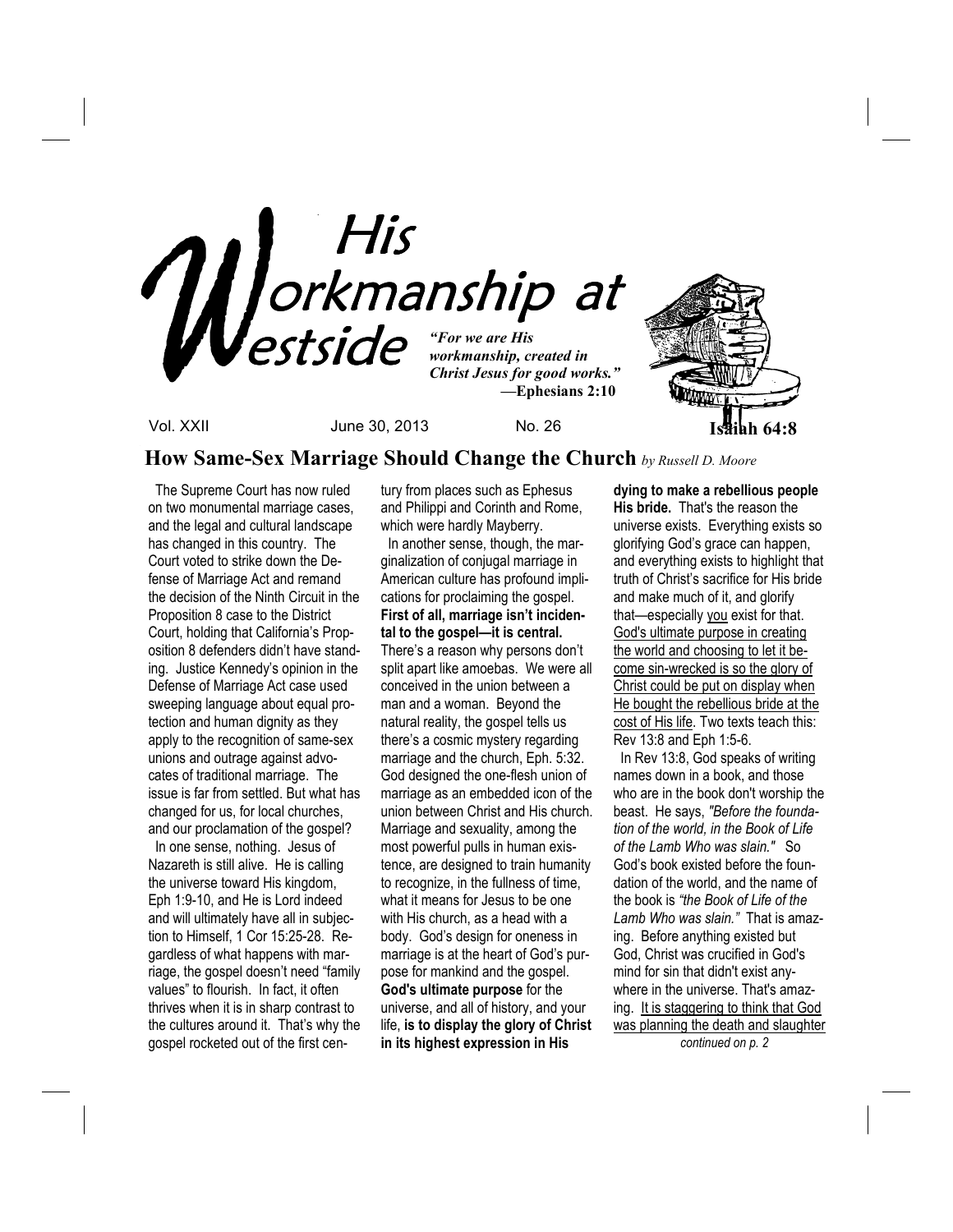## **"And Adam said: 'This is now bone of my bones and flesh of my flesh…'" —Genesis 2:23**

—that's the word slain—of His Son before the universe was made.Why? Here's the other text: *"Having predestined us for adoption as sons through Jesus Christ to Himself, according to the good pleasure of His will, unto the praise of the glory of His grace…,"* Eph 1:5-6. There isn't anything further on the other side of His design that's the end, that's the purpose. When you arrive at the praise of the glory of the grace of God, you're home. That's it. There isn't anything beyond that. That was what the universe was made to do, to be. God was planning it so that the apex, the climax, the supreme expression of that grace would be the Son's purchase of His wife—the church, you and me—at the cost of His life. His eternal purpose is for the church to make known His wisdom in making this plan. Ephesians 3:8-12 and 5:25 show this. *"To me, the very least of all saints, was this grace given, to preach to the Gentiles the unsearchable riches of Christ, and to make all men see what is the fellowship of the mystery which from the beginning of ages has been hidden in God, Who created all things through Jesus Christ; to the intent that now through the church the manifold wisdom of God might be made known to the principalities and the powers in the heavenly places, according to the eternal purpose which he purposed in Christ Jesus our Lord; in Whom we have boldness and access in confidence through faith in Him,"* Eph 3:8-12. That's the reason the universe exists: to display the glory of God's grace in its highest expression, as the Son of God died to make a rebellious people His bride. *"Husbands, love your wives as Christ loved the church [there's the parallelhusbands love wives / Christ loves the* 

*church, His wife] and gave Himself up for her, that He might sanctify her, that He might present the church to Himself in splendor, without spot or wrinkle or any such thing, that she might be holy and without blemish,"* Eph 5:25. So putting those four texts together—Rev 13:8, Eph 1:5-6, 3:8-12, and 5:25-27—we draw the conclusion: The ultimate purpose of all things is the praise of the glory of the grace of God, supremely manifest on Calvary when the Son of God laid His life down to purchase and purify His wife out of an absolutely hell-bent, rebellious people. That was the apex, and that's why God created the world, and that's why He created you and me. **Manhood and womanhood belong at the center of God's ultimate purpose.** Manhood and womanhood are not an afterthought of creation. They are not an afterthought of the cross. They're not peripheral to the design of Jesus dying to magnify the grace of God. They're right there at the center at Calvary. It's staggering. Your manhood and your womanhood are at the very center of the purposes of God in this universe, which come to a climax when Christ, the husband, bought His bride. Mankind, male and female, were created in God's image, Gen 1:27 A purpose of marriage is to mirror His image. God made two distinctly different humans so that in union they would reflect the image of God. Their oneness reflects the character and unity of God, Mt 19:4-6; Jn 17:22-23—and their oneness is a living picture of the intimate relationship between Jesus and His church, Eph 5:22-23. In marriage, we complete one another, helping one another in companionship and growth. Companionship replaces isolation**,**  Gen 2:18—marriage is God's provision to meet our deep longing for close, intimate relationships. Selfcentered individuality destroys oneness and companionship, Jas 4:1-5. God's view of marriage is mutual loyalty; mutual learning, where rough edges are smoothed and the couple grows together in Christ; mutual commitment; and mutual submission, Eph 5:21-25, 33; Col 3:18-19, where both show respect and love. The goal is completion, not competition. Now sometimes we make a mistake by thinking like this: "Well, God created us that way, then later He sent His Son to die for sinners and created a people for Himself by His own blood (a church), and He thought, 'Now I want to make this understandable. I will look for an analogy that might work. Oh, look, there's marriage. That works. I will apply marriage to the meaning of what My Son has achieved.' " That's not the way it happened, and there's a reason we know that's not the way it happened. **Created to Display Christ's Glory.**  When God designed in His own eternal mind how He would make a creature called a human in two varieties male and female—He already had the cross in His mind. Here's why we know that: because Paul quoted Gen 2:24, *"Therefore a man shall leave his father and his mother and hold fast to his wife, and the two shall become one flesh,"* Eph 5:31. This is reaching back before the fall, all the way to the first marriage. Paul quoted God, then added this spectacularly important interpretation. *"This mystery is profound,"* 5:32—namely Gen 2:24—man leaving, cleaving, new flesh, *"This mystery is profound, and I am saying it refers to Christ and the church."*  Thousands of years before there was

*continued on p. 3*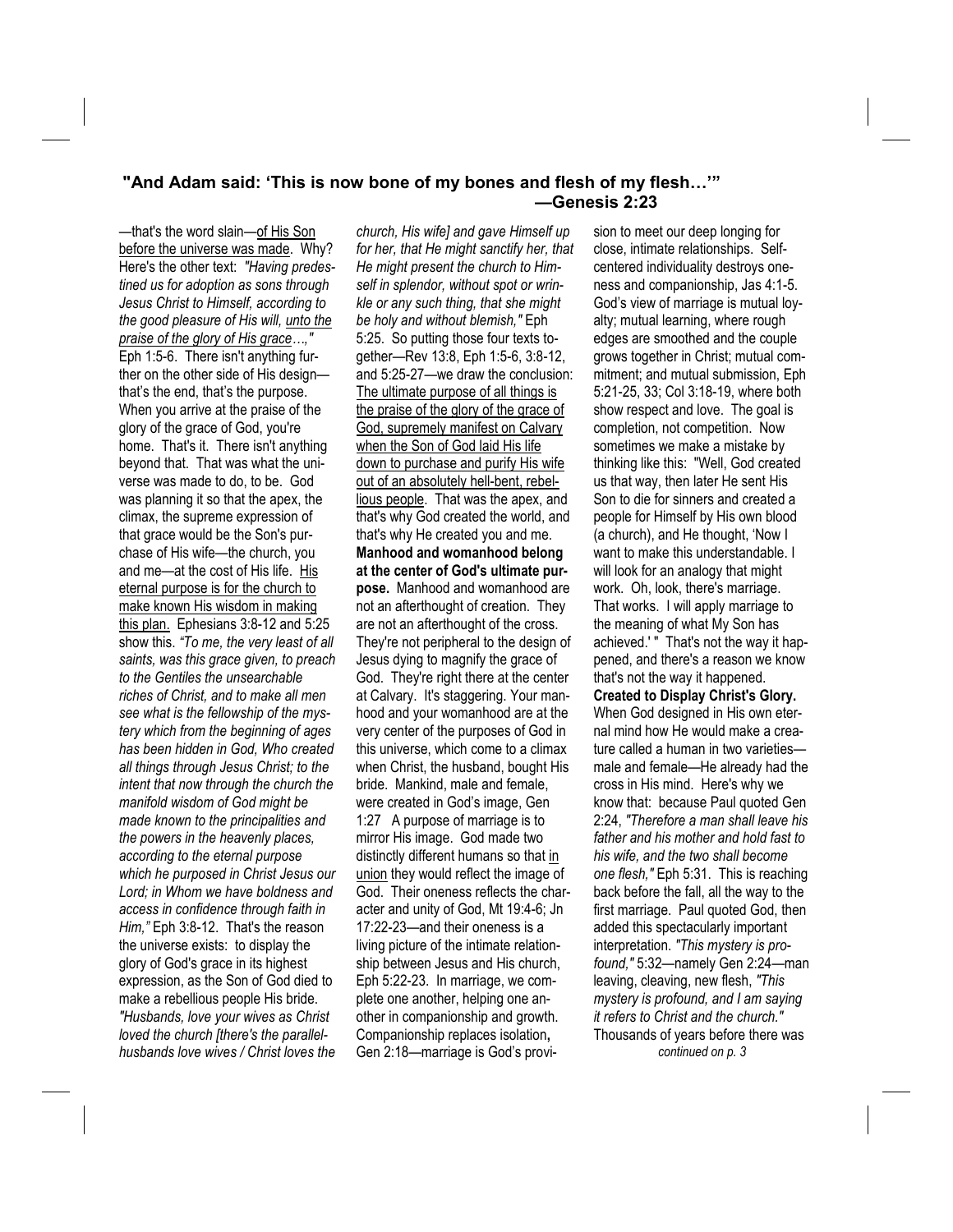

**Marriage and the Church** from p. 2 any cross, God said about manhood and womanhood, "Marriage concerns the most important event in history. That's why I made mankind this way. I mean for this manhood and womanhood choreography, in marriage mainly, and also in singleness, to be a display of the most important thing in the universe—My Son, showing My grace in sacrificing His life as a husband for His wife."

 So here's the **main point**: What is the ultimate meaning of true masculinity and femininity? It's this: True marriage is a distinctive calling of God to display the glory of His Son in ways that would not be displayed if there were no marriage**.** Again. Marriage is a distinctive calling—a distinctive calling of God to display His glory, the glory of His Son in ways that would not be displayed if there were no male-female marriage union.

 When God described the glorious work of His Son as the sacrifice of a husband for his bride, He was telling us why He made us male and female. He made us this way so that our maleness and femaleness would display more fully the glory of His Son in relationship to His blood-bought bride. This means—this is huge now in our egalitarian world—that if we try to reduce manhood or womanhood to mere physical features of biological functions and then determine our role

## Discipleship Here At Home

**Psalm 133:1 in life purely on the basis of competencies,** we not only miss the point of manhood and womanhood, we also diminish the glory of Christ in our own life. Our distinctive male or female personhood is indispensible in God's purpose to display the fullness of His glory. Sex not incidental to our personhood. It is God's design for the marriage relationship to demonstrate the central event of history—the death of His Son. Headship and submission, and the dynamic that exists between mates in marriage, are meant to show the love between Christ and His church. That's the mystery. Marriage exists to display the covenant-keeping love and grace that exist between Christ and His church.

> Same-sex marriage is on the march, even apart from the Court decisions last week, and it is headed to our community, regardless of whether we are sitting on Capitol Hill or in a rural hamlet in southwest Colorado. This is an opportunity for proclaiming the gospel—the central message of the gospel, Christ's love, including Lordship and submission.

> For a long time in American culture, we've acted as though we could assume marriage. Even people from what were once called "broken homes" could watch stable marriages on television or movies. Boys and girls mostly assumed they had a wedding in their futures. As marriage is redefined, these assumptions will change. Let's not wring our hands about that.

> This gives churches the opportunity to do what Jesus called us to do with our marriages in the first place: to serve as a light in a dark place. Permanent, stable families that have both a mother and a father may well make us seem freakish in 21stcentury culture. But is there anything more "freakish" than a crucified cosmic ruler? Is there anything more "freakish" than a gospel that can forgive rebels like us and make us sons and daughters? Let *continued on p. 4*

**PRAY FOR healing, protection, help, and comfort here and away Margie Szymanski, Dale**'s mother—ever lowering O2 levels, serious; **Dale, Lynda, Megan Aki** and girls to see her this week **Gary Boyd—**recovering from inhaling fiberglass dust

**Mark Campbell**—seizures; ICU at Glenwood Springs

**Judy Sartin—**recovering from double pneumonia; acute bronchitis

**Ruth Hice, Pat Campbell**'s mother—invasive colon cancer; in rehab at: Legacy Heights Nursing and Rehab, Rm #15, 900 W. 12th St, Russellville, AR 72801 **Frank Savarese—**recovering from flu

 **CHRONIC CONDITIONS**

**Logan Corray; Rocco Sangellino Jr; Addison Tope; Pat Wilkes**—asthma **Pearl Chapman**—leg pains; pancreatitis **Nell Free—**pacemaker, heart; back pain **Rod Green—**thyroid trouble **Autumn Hadders—**epilepsy **Jonathan Hadders—**RA **Kirk Johnson—**worsening MS; needs help around his house **Menards—**aging; **Lloyd**, diabetes; **Virginia,** now legally blind from rapid macular degeneration; high BP **Sandra Perry**—neuropathy from diabetes **Cheryl Reames**—diverticulitis; fibromyalgia **Lynda Szymanski**—COPD, lung

*Directory update* **Mark Reingrover,**  4615 Simms St, Wheatridge 80033 *Job concerns* **Andrew Tope, Lorenzo Gonzalez,** and **Frank Savarese** are seeking jobs.

*+#+#+#+#+#+#+*

*Traveling* **Patricia Ward** is vacationing this week. **Kaysha Howell** left Fri for 3 weeks in NY. **Kim Howell** is in Ohio. The **Lorenzo Gonzalezes** are in Wisc for 2 weeks. *REJOICE* **Justin and Marie Carlson** are the parents of baby girl, **Emma Elizabeth**, born 6/23.

*Expecting* **Amy Vander Kooi**—August